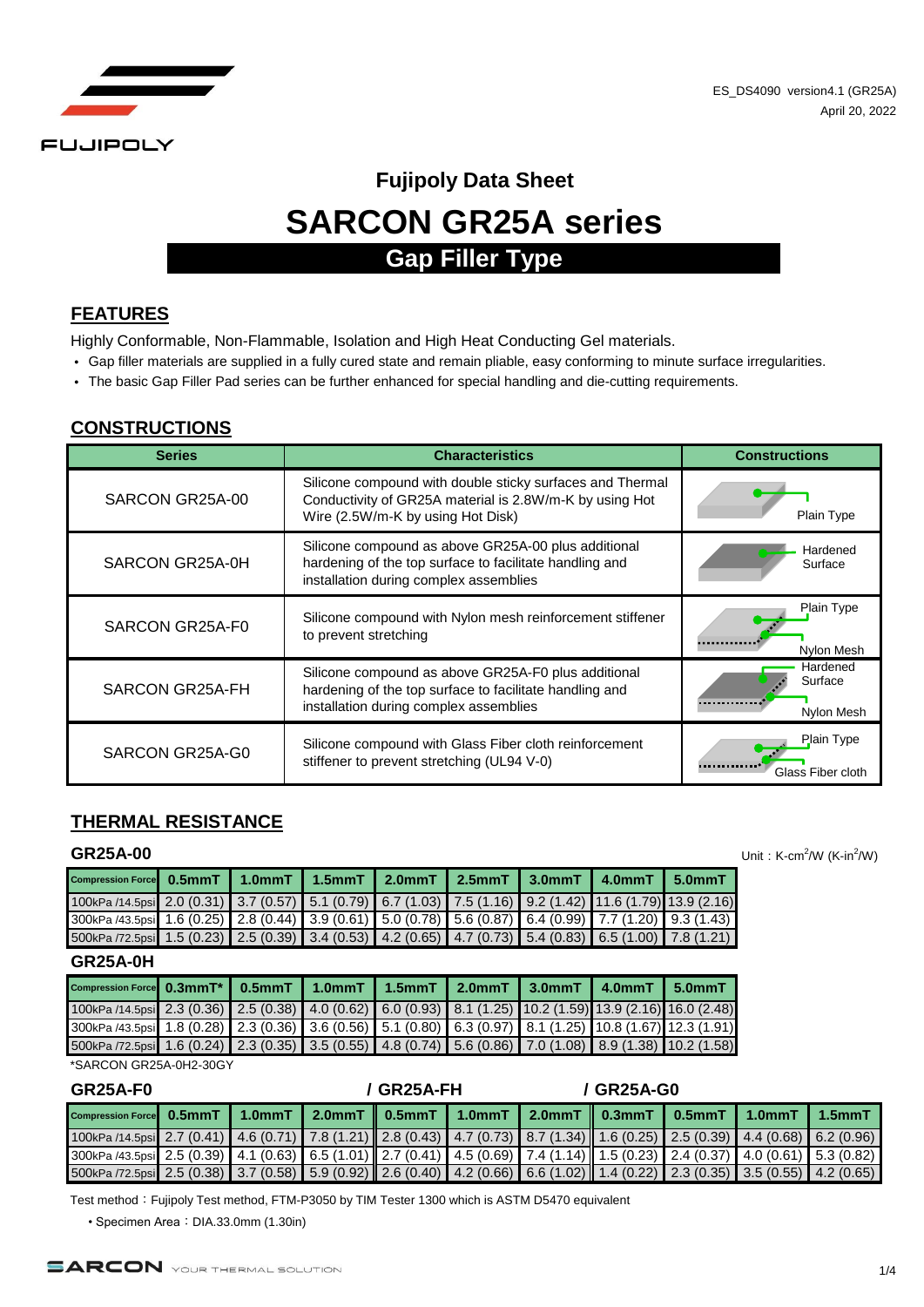# **TYPICAL PROPERTIES**

|            | <b>Properties</b>           | unit                              |                        |                      | <b>GR25A-00</b>                     | <b>Test method</b> | <b>Specimen</b>          |
|------------|-----------------------------|-----------------------------------|------------------------|----------------------|-------------------------------------|--------------------|--------------------------|
| Physical   | Color                       |                                   |                        |                      | Gray                                | <b>Visual</b>      |                          |
| Properties | <b>Specific Gravity</b>     |                                   |                        | 2.6                  |                                     | ASTM D792          | A                        |
|            | <b>Hardness</b>             | Shore OO<br>(ASKER-C)             |                        | 50                   |                                     | <b>ASTM D2240</b>  | B                        |
|            | <b>Highest Value</b>        |                                   |                        |                      | (18)                                |                    |                          |
|            | <b>Tensile Strength</b>     | MPa (psi)                         |                        |                      | 0.1(14.5)                           | ASTM D412          | A                        |
|            | Elongation                  | $\%$                              |                        |                      | 200                                 | ASTM D412          | $\overline{A}$           |
|            | <b>Tear Strength</b>        | N/mm (ppi)                        |                        | 0.8(4.6)             |                                     | ASTM D624          | A                        |
| Electrical | <b>Volume Resistivity</b>   |                                   | $1.0x10^{11}$<br>Ohm-m |                      |                                     | ASTM D257          | $\mathsf{C}$             |
| Properties | Breakdown Voltage           |                                   | kV/mm (volts/mil)      |                      | 15 (381)                            | ASTM D149          | C                        |
|            | Dielectric Strength         | kV/mm (volts/mil)                 |                        | 9(229)               |                                     | ASTM D149          | $\mathsf{C}$             |
|            | <b>Dielectric Constant</b>  |                                   | 50Hz                   |                      | 6.60                                |                    |                          |
|            |                             |                                   | 1kHz                   |                      | 6.05                                | ASTM D150          | A                        |
|            |                             |                                   | 1MHz                   |                      | 5.74                                |                    |                          |
|            |                             |                                   | 50Hz                   |                      | 0.0826                              |                    |                          |
|            | <b>Dissipation Factor</b>   |                                   | 1kHz                   |                      | 0.0300                              | ASTM D150          | $\overline{A}$           |
|            |                             |                                   | 1MHz                   |                      | 0.0052                              |                    |                          |
| Thermal    | <b>Thermal Conductivity</b> | $W/m-K$                           |                        | 2.8                  | by Hot Wire                         | <b>ASTM D2326</b>  |                          |
| Properties |                             |                                   |                        | 2.5                  | by Hot Disk                         | ISO 22007-2        |                          |
|            | <b>Useful Temperature</b>   | $\overline{C}$ ( $\overline{F}$ ) |                        |                      | $-40$ to $+150$ ( $-40$ to $+302$ ) |                    | $\overline{\phantom{a}}$ |
|            | Low molecular               | wt%                               |                        | $D_3$ to $D_{10}$    | 0.0010                              | Gas                |                          |
|            | Siloxane                    |                                   |                        | $D_{11}$ to $D_{20}$ | $0.0010*$                           | Chromatography     |                          |
|            | <b>Flame Retardant</b>      |                                   |                        |                      | $V-0$                               | <b>UL 94</b>       |                          |

• Specimen A:2mmT • Specimen B:30mmW x 50mmL x 12mmT (3mmT x 4pcs) • Specimen C:120mmW × 120mmL × 1mmT

• Test methods of Thermal Conductivity are based on Fujipoly Test Method, FTM P-1612 by Hot Disk and FTM P-1620 by Hot Wire.

\* Siloxane concentration (D20) unknown due to the influence of other extracted components.

# **COMPRESSION FORCE**

### **GR25A-00**

| <b>GR25A-00</b>             | Unit: $N/6.4cm2$ (psi) |                     |                    |             |             |             |            |            |  |  |
|-----------------------------|------------------------|---------------------|--------------------|-------------|-------------|-------------|------------|------------|--|--|
| <b>Compression</b><br>Ratio | $0.5$ mm $T$           | 1.0 <sub>mm</sub> T | 1.5 <sub>mmT</sub> | $2.0mm$ T   | $2.5mm$ T   | $3.0mm$ T   | 4.0mmT     | 5.0mmT     |  |  |
| 10%                         | 108 (24.5)             | 92(20.8)            | 83 (18.7)          | 77 (17.5)   | 75 (16.9)   | 70 (15.9)   | 55 (12.5)  | 41(9.3)    |  |  |
| 20%                         | 252(57.1)              | 203(46.0)           | 178 (40.4)         | 156(35.3)   | 139 (31.5)  | 129 (29.2)  | 113(25.5)  | 94(21.2)   |  |  |
| 30%                         | 413 (93.6)             | 342 (77.5)          | 331 (75.0)         | 263 (59.6)  | 230 (52.0)  | 209 (47.4)  | 178 (40.3) | 153 (233)  |  |  |
| 40%                         | 583 (132.1)            | 505 (114.4)         | 461 (104.4)        | 408 (92.4)  | 355 (80.4)  | 324 (73.4)  | 258 (58.4) | 233 (52.7) |  |  |
| 50%                         | 740 (167.7)            | 675 (152.9)         | 662 (150.0)        | 569 (128.9) | 515 (116.6) | 463 (104.9) | 400 (90.6) | 370 (83.8) |  |  |
| Sustain 50%                 | 351 (79.5)             | 337 (76.4)          | 321 (72.7)         | 285 (64.6)  | 283 (64.1)  | 282 (63.9)  | 213 (48.2) | 188 (42.7) |  |  |

#### **GR25A-0H**

| <b>Compression</b><br>Ratio | $0.3$ mm $T^*$ | $0.5$ mm $T$ | $1.0mm$ T   | 1.5 <sub>mm</sub> T | 2.0 <sub>mm</sub> T | $3.0mm$ T   | $4.0mm$ T   | $5.0mm$ T   |
|-----------------------------|----------------|--------------|-------------|---------------------|---------------------|-------------|-------------|-------------|
| 10%                         | 65(14.7)       | 225(51.0)    | 209 (47.3)  | 195 (44.2)          | 177 (40.1)          | 96(21.8)    | 76 (17.2)   | 52(11.8)    |
| 20%                         | 173 (39.2)     | 506 (114.6)  | 439 (99.5)  | 371 (84.1)          | 336 (76.1)          | 182 (41.2)  | 143 (32.4)  | 127(28.8)   |
| 30%                         | 304 (68.9)     | 762 (172.6)  | 670 (151.7) | 602 (136.4)         | 521 (118.0)         | 322 (73.0)  | 292 (66.2)  | 239 (54.0)  |
| 40%                         | 457 (103.5)    | 1076 (243.8) | 927 (210.0) | 848 (192.1)         | 743 (168.3)         | 498 (112.8) | 430 (97.4)  | 382 (86.5)  |
| 50%                         | 629 (142.5)    | 1381 (312.9) | 1211(274.3) | 1108 (251.0)        | 1023 (231.8)        | 723 (163.8) | 609 (138.0) | 553 (125.2) |
| Sustain 50%                 | 568 (128.7)    | 1042 (236.1) | 835 (189.2) | (164.7)<br>727      | 592 (134.1)         | 404 (91.5)  | 386 (87.5)  | 304 (68.9)  |

\*SARCON GR25A-0H2-30GY

Test method: Measured by ASTM D575-91 for reference

• Specimen Size: DIA.28.6mm (1.13in) • Platen Size: DIA. 28.6mm (1.13in) • Sustain 50%: Sustain 50% at 1 minute later

• Compression Speed: 5.0mm/minute

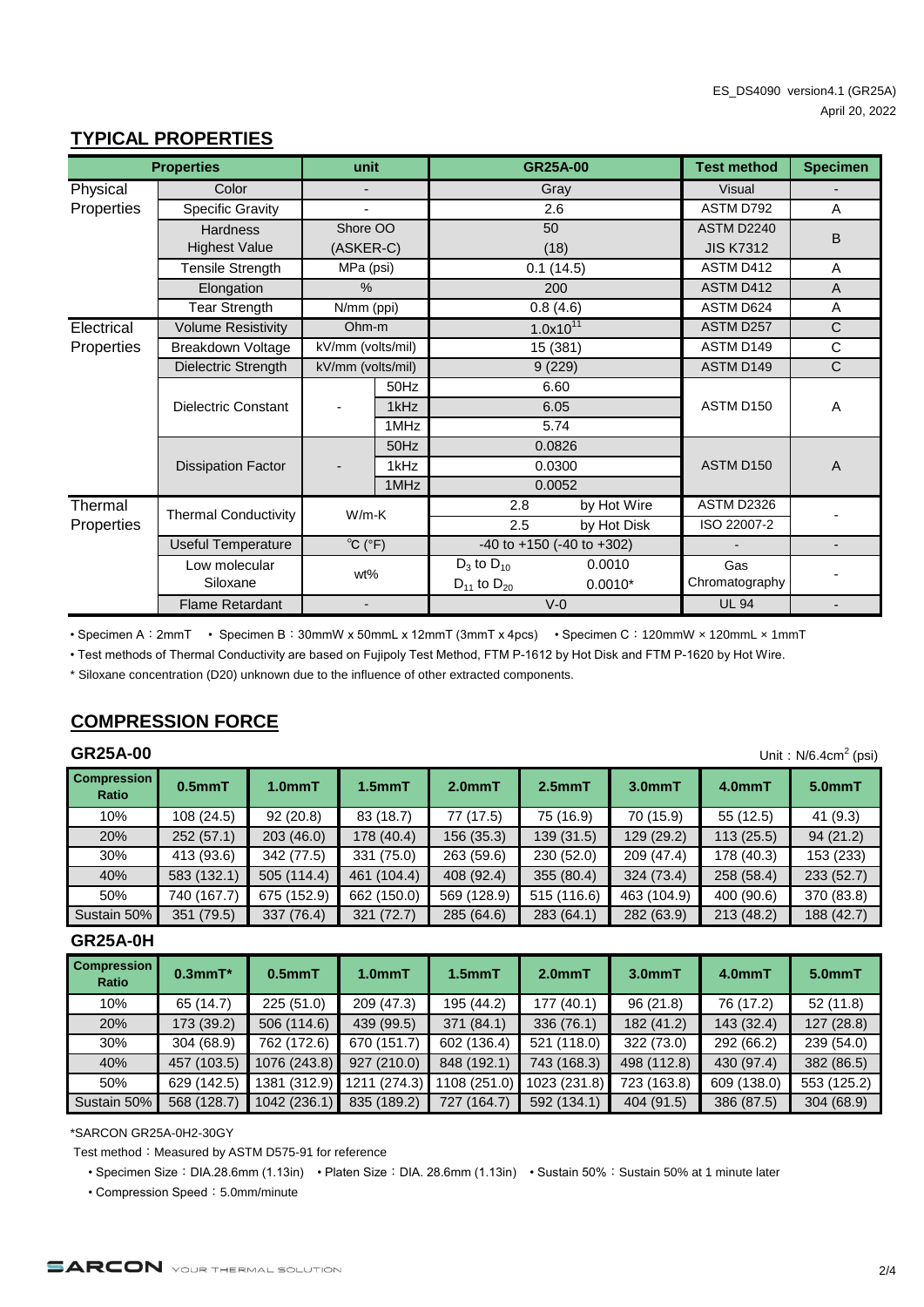| <b>GR25A-F0</b>                    |              |                     |              | Unit: $N/6.4cm2$ (psi) |
|------------------------------------|--------------|---------------------|--------------|------------------------|
| <b>Compression</b><br><b>Ratio</b> | $0.5mm$ T    | 1.0 <sub>mm</sub> T | $1.5$ mm $T$ | $2.0mm$ T              |
| 10%                                | 128 (29.0)   | 220 (49.8)          | 187 (42.4)   | 142 (32.2)             |
| 20%                                | 374(84.7)    | 520 (117.8)         | 454 (102.9)  | 307 (69.6)             |
| 30%                                | 649 (147.0)  | 811 (183.7)         | 736 (166.8)  | 508 (115.1)            |
| 40%                                | 928 (210.3)  | 1133 (256.7)        | 1022 (231.5) | 759 (172.0)            |
| 50%                                | 1218 (276.0) | 1488 (337.1)        | 1344 (304.5) | 1024 (232.0)           |
| Sustain 50%                        | 1019 (230.9) | 928 (210.3)         | 771 (174.7)  | 547 (123.9)            |

#### **GR25A-FH**

| <b>Compression</b><br><b>Ratio</b> | $0.5mm$ T    | 1.0 <sub>mm</sub> T | $1.5$ mm $T$ | $2.0mm$ T    |
|------------------------------------|--------------|---------------------|--------------|--------------|
| 10%                                | 150 (34.0)   | 245 (55.5)          | 215(48.7)    | 203 (46.0)   |
| 20%                                | 432 (97.9)   | 588 (133.2)         | 504 (114.2)  | 417 (94.5)   |
| 30%                                | 739 (167.4)  | 909 (205.9)         | 784 (177.6)  | 676 (153.2)  |
| 40%                                | 1037 (234.9) | 1255 (284.3)        | 1109 (251.3) | 981 (222.3)  |
| 50%                                | 1350 (305.9) | 1615 (365.9)        | 1453 (329.2) | 1282 (290.5) |
| Sustain 50%                        | 1168 (264.6) | 1230 (278.7)        | 1030 (233.4) | 751 (170.1)  |

### **GR25A-G0**

| <b>Compression</b><br>Ratio | $0.3$ mm $T$ | $0.5$ mm $T$             |              | $1.5mm$ T    |
|-----------------------------|--------------|--------------------------|--------------|--------------|
| 10%                         | 120 (27.2)   | 146 (33.1)               | 338 (76.6)   | 208 (47.1)   |
| 20%                         | 308 (69.8)   | 460 (104.2)              | 674 (152.7)  | 494 (111.9)  |
| 30%                         | 516 (116.9)  | $\overline{775}$ (175.6) | 947 (214.6)  | 735 (166.5)  |
| 40%                         | 727 (164.7)  | 1074 (243.3)             | 1233 (279.4) | 1004 (227.5) |
| 50%                         | 1002 (227.0) | 1402 (317.6)             | 1556 (352.5) | 1308 (296.3) |
| Sustain 50%                 | 922 (208.9)  | 996 (225.7)              | 885 (200.5)  | 717 (162.4)  |

Test method: Measured by ASTM D575-91 for reference

• Specimen Area: DIA.28.6mm (1.13in) • Platen Area: DIA. 28.6 (1.13in) • Sustain 50%: Sustain 50% at 1 minute later

• Compression Velocity: 5.0mm/minute

#### **DURABILITY**

| <b>Test Property</b>        | <b>Unit</b> |                | 70°C           | $150^{\circ}$ C |                |  |
|-----------------------------|-------------|----------------|----------------|-----------------|----------------|--|
|                             |             | <b>Initial</b> | After 1,000hrs | <b>Initial</b>  | After 1,000hrs |  |
| <b>Specific Gravity</b>     |             | 2.6            | 2.6            | 2.6             | 2.6            |  |
| <b>Hardness</b>             | ASKER C     | 18             |                | 18              |                |  |
| Breakdown Voltage           | kV/mm       | 15             | 15             | 15              | 19             |  |
| <b>Thermal Conductivity</b> | $W/m-K$     | 2.5            | 2.5            | 2.5             | 2.5            |  |

| <b>Test Property</b>        | <b>Unit</b> |                | 60°C/95%RH     | $-40^{\circ}$ C |                |  |
|-----------------------------|-------------|----------------|----------------|-----------------|----------------|--|
|                             |             | <b>Initial</b> | After 1,000hrs | <b>Initial</b>  | After 1,000hrs |  |
| <b>Specific Gravity</b>     |             | 2.6            | 2.6            | 2.6             | 2.6            |  |
| <b>Hardness</b>             | ASKER C     | 18             | 13             | 18              |                |  |
| Breakdown Voltage           | kV/mm       | 15             | 14             | 15              | 15             |  |
| <b>Thermal Conductivity</b> | $W/m-K$     | 2.5            | 2.5            | 2.5             | 2.5            |  |

| <b>Test Property</b>        | <b>Unit</b> | $-40^{\circ}C(30\text{min}) \Leftrightarrow +125^{\circ}C(30\text{min})$ |                | reduced temperature               |
|-----------------------------|-------------|--------------------------------------------------------------------------|----------------|-----------------------------------|
|                             |             | <b>Initial</b>                                                           | After 1,000hrs | $-40^{\circ}$ C = $-40^{\circ}$ F |
| <b>Specific Gravity</b>     |             | 2.6                                                                      | 2.6            | $60^{\circ}$ C = 140°F            |
| <b>Hardness</b>             | ASKER C     | 18                                                                       | 15             | $70^{\circ}$ C = 158°F            |
| Breakdown Voltage           | kV/mm       |                                                                          |                | $125^{\circ}C = 257^{\circ}F$     |
| <b>Thermal Conductivity</b> | $W/m-K$     | 2.5                                                                      |                | $150^{\circ}$ C = 302°F           |

•Specimen: GR25A-00 • Test methods of Thermal Conductivity base on Fujipoly Test Method, FTM P-1612 by Hot Disk.